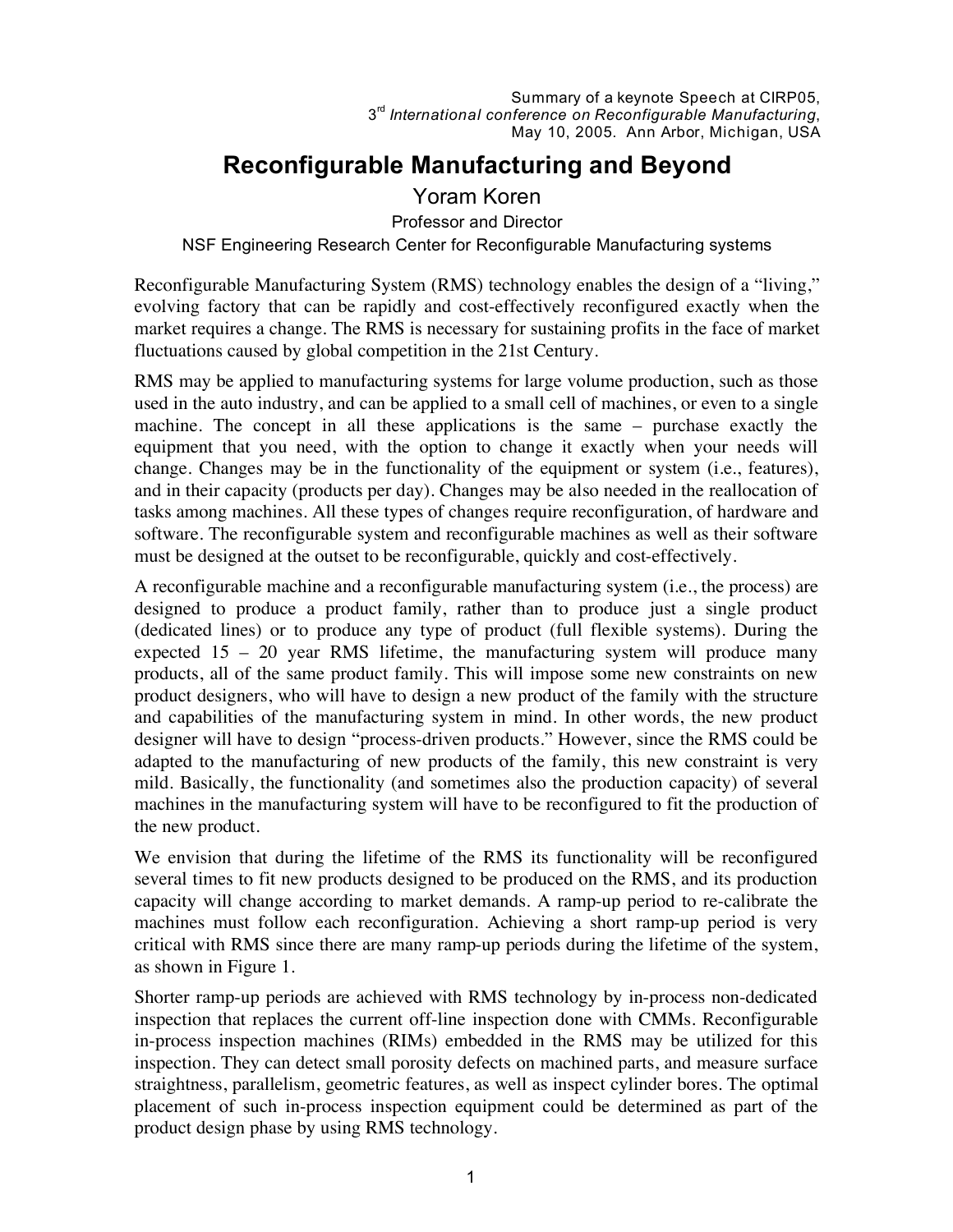The vision of the reconfigurable manufacturing paradigm may be summarized as follows:

**Exactly the Capacity and Functionality Needed . . .**

**. . . Exactly When Needed**

A manufacturing system that can be rapidly and cost-effectively reconfigured exactly when the market requires a change, offers an important economic advantage to companies.



**Figure 1.** During its lifetime the RMS will be reconfigured many times to adapt to the market in terms of production volume (capacity) and type of goods produced (changed functionality)

The definition of a reconfigurable manufacturing system is, therefore, as follows:

**A Reconfigurable Manufacturing System (RMS) is one designed at the outset for rapid change in its structure, as well as its hardware and software components, in order to quickly adjust its production capacity and functionality within a part family in response to sudden market changes or intrinsic system changes.**

#### **RMS Characteristics**

At the heart of reconfigurable manufacturing is a set of core characteristics. Our premise is that to enable a high degree of system responsiveness to market needs, several core characteristics, which are defined below, should be embedded in the reconfigurable system at the design stage.

**Modularity** – the compartmentalization of operational functions and requirements into quantifiable units that can be transacted between alternate production schemes to fit a given set of needs.

**Integrability** – the ability to integrate modules rapidly and precisely by a set of mechanical, informational, and control interfaces that enable integration and communication.

**Diagnosibility**—the ability to automatically read the current state of a system and controls so as to detect and diagnose the root-cause of defects, and subsequently correct operational defects quickly.

**Scalability**—the ability to easily change existing production capacity by rearranging an existing production system, and/or changing the production capacity of reconfigurable components (e.g., machines) within that system.

**Convertibility**—the ability to easily transform the functionality of existing systems, machines, and controls to suit new production requirements.

**Customization** – the ability to adapt the customized (non-general) flexibility of production systems and machines to meet new requirements within a family of similar products.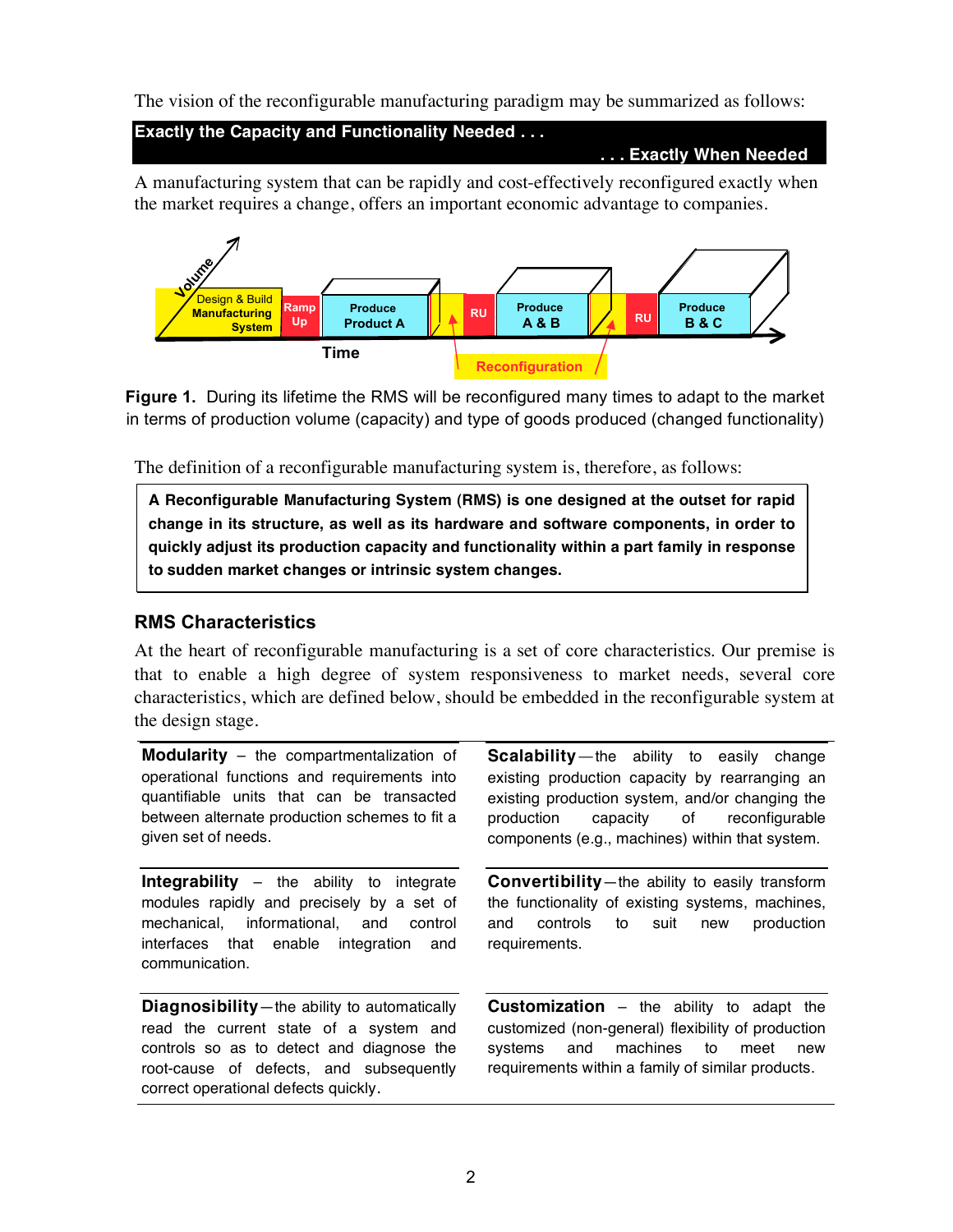When these characteristics are embedded in the system design, a high degree of reconfigurability is achieved. Furthermore, they enable the RMS to serve as a **cost-effective** compromise between the low productivity but high flexibility of FMSs, and the ultra-high productivity but zero flexibility of dedicated lines. Therefore, some people refer to RMS as "lean FMS."

The cost-effectiveness of RMS is achieved through:

- Adjustable resources that enable system scalability in response to changing market demands, and system convertibility to new products of the same part family. Resources may be adjusted at the system level (e.g., adding machines) and at the machine level (changing machine hardware and control software).
- Customized flexibility for a part family that can allow for (1) optimal mix between CNC and dedicated machines in a system, and (2) multi-tool operation on a CNC-type machine, thereby multiplying the productivity of the machine.

In summary, the RMS is a responsive system whose production capacity is adjustable to fluctuations in product demand and whose functionality is adaptable to new products.

## **Beyond Reconfigurable Manufacturing – what is next?**

Reconfigurable manufacturing, which was invented at the University of Michigan in 1999, is by now an established field of research. Researchers in Europe, Canada and China have extensive research programs on RMS. The big question is what is the next paradigm in manufacturing?

The future of the Western manufacturing industries, and especially the automotive industry, does not look bright in light of the expansion of the Chinese auto industry and the emerging of an auto industry in India. Just recently, on April 21, 2005, a senior DaimlerChrysler executive, Ruediger Grube, shocked a room of journalists at the Shanghai Auto Show by disclosing that the company intended to export small cars from China to the US and Europe as soon as 2008 [New York Times, 4/22/05, p. C1]. Robert Lutz, the vice chairman of GM said that he expected at least one of China's homegrown automakers to be successfully exporting around the world in the next five years (i.e., before 2010). People are wondering – what is the manufacturing technology that will save the Western manufacturing industries, and in particular the auto industry in Europe and the US.

Saving the Western World auto industry must be done in two fronts:

1. Increasing the level of automation and enhancing in-process inspection in production lines. When goods are manufactured on highly automated production lines, the cheap Asian labor has a little impact on the product cost. Designing, building and maintaining automated plants provide high-paying jobs in the U.S.

2. Designing and producing products, and especially vehicles, in which the geographic proximity to the customer and a short delivery time are playing an over whelming role.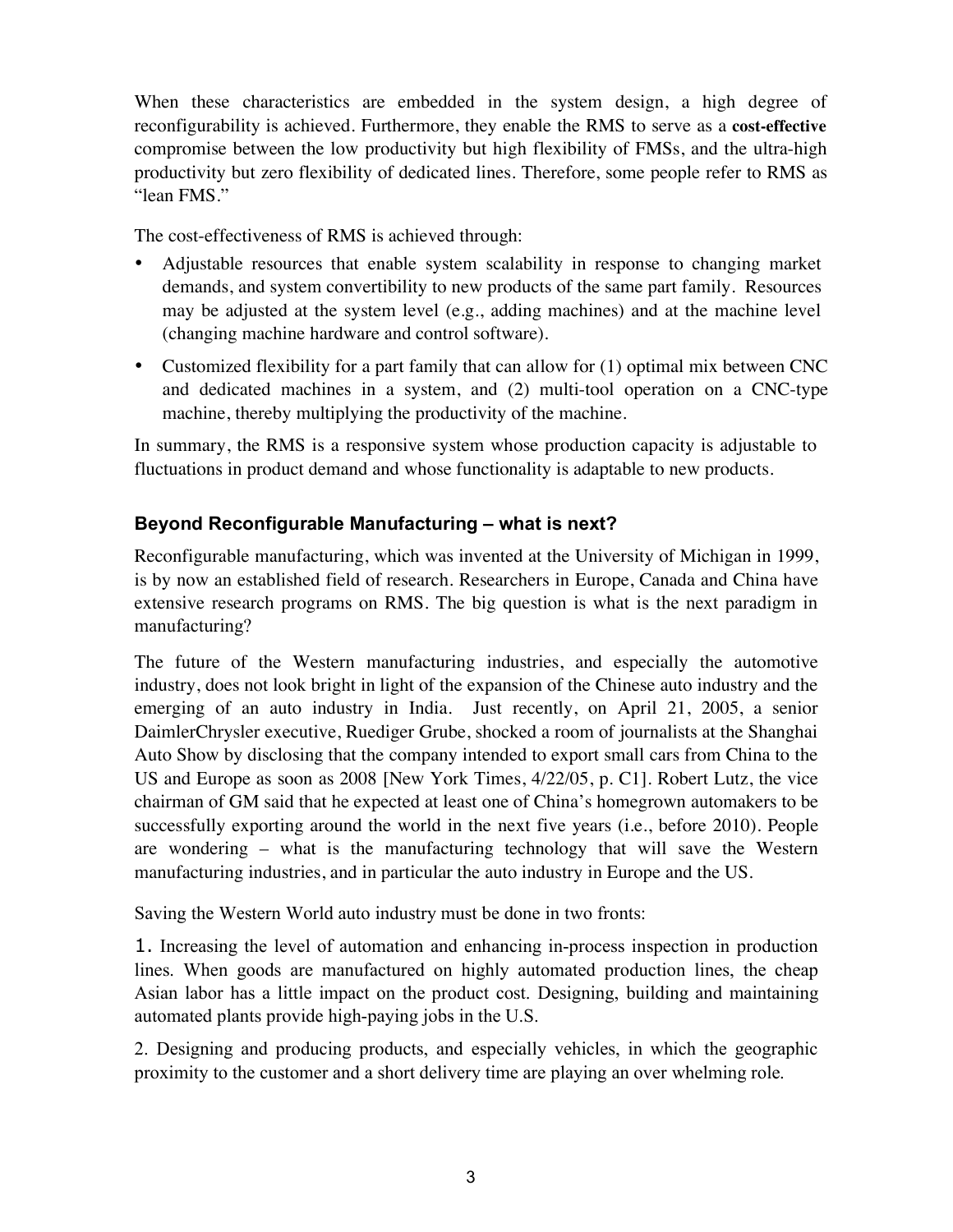An example of such a product is the futuristic personalized car. The personalized car will be designed in cooperation with the individual customer, such that it fits the personal needs and taste of the customer. It will be immediately produced, and delivered in a timely manner.

A very basic example is custom kitchen design; considering room shape, size, window locations, and illumination, each kitchen starts out being different. A different individual customer who has his/her needs, preferences and taste will use each kitchen – which adds another level of difference. However, personalized kitchens in the US are made at affordable prices.

The technique to achieve low cost is to divide the product design process into two phases, as shown in Figure 2.

The first phase includes the design of the building blocks, or modules, of the product (number, shape, color, material, etc.), and a general open-architecture that specifies where modules could be anchored on the chassis to provide stability and safety, and how modules will be connected and integrated with each other when considering three aspects:

- Mechanical (e.g., brackets, bolts, grooves, etc.),
- Power (electrical, hydraulic, water, etc.), and
- Information (sensor signals, computations and controls).

This product design phase is done by the manufacturer. Then the financial transaction – the sale to a customer – occurs, and then the next phase, in which personal needs and requirements are added to the product, starts.



Figure 2. Product personalization includes two design phases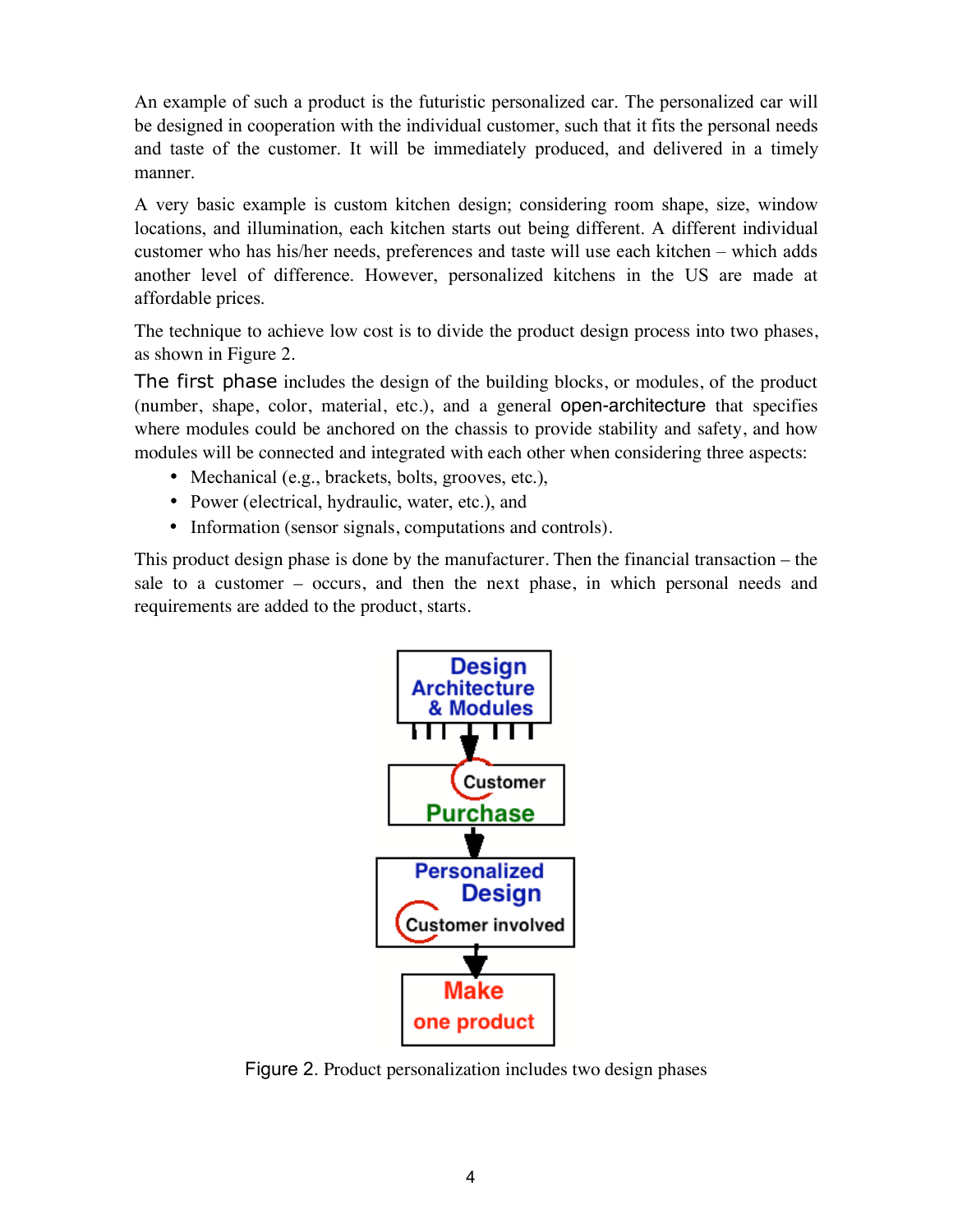The second phase is the personalized design phase in which the customer is involved. Based on the "library of modules" offered, the physical constraints, and the customer preferences and taste, the personalized design is finalized, and only then the product is manufactured and delivered.

In the modular kitchen example, each kitchen would look unique, even if the basic building blocks –the kitchen modular cabinets– are coming from the same manufacturer. The modular product design methodology enables the low-cost of the product.

Ford Corp. has a Mass-Customization Department that runs a Vehicle Personalization program. This is an indicator to some confusion in the industry between the terms masscustomization and personalization. Indeed, both mass customization and personalized production are supplying products that fit the customer needs and preferences. The basic difference between the output products of the two is that in mass customization there will be similar products in the market, whereas **with the personalized production almost every product is one-of-a-kind**, but it is being sold at affordable price. The internal kitchen design is a good example that explains the concept.

For many years the interior of the airplane is designed by the customer (i.e., the airline). The main modules are the passenger seats, the galleys and the lavatories. The airlines make the decisions regarding the spacing between rows, the safety rails to which the seats are tied, the location of the galley (kitchen), etc. Some airlines, have special security requirements that also change the interior design (El-Al for example, has a small secured corridor between the pilot cabin and the passenger cabin to protect the pilots). Each airline chooses the color of the cabins. In the end of the day the interior of the planes do not look so different from one airline to another, but still the airplane interior is designed exactly as the customer wants it.

### **Personalization of Vehicle Interior**

We predict that by 2025 the interior of luxury cars, minivans and SUVs in Europe and the USA will is designed by the customers in the same way that the interior of airlines is designed. The interior of the car will be an open space that the customer will have to design subject to safety constraints. There will be a set of modules (e.g., different car seats, shelves, entertainment equipment, panels, lights, handles, etc.) that the customer will have to select from and compose according to his/her preferences. As a result, the interior of cars of the same model will look different from each other.

The requirements of a woman with two small children sitting in the back of the car and driving in the city, are different than those of businessmen who are going on long trips. An old person who is usually sitting in the back would like to have in the back of the car a comfortable seat and not a 3–passenger bench. A short woman would like a different design of the driver panel (selected from a set of given modules) than a tall man that can reach further features in the panel. Some people would like to have a car seat with a folding shelf, like in airplanes, so they could work with a laptop during long trips.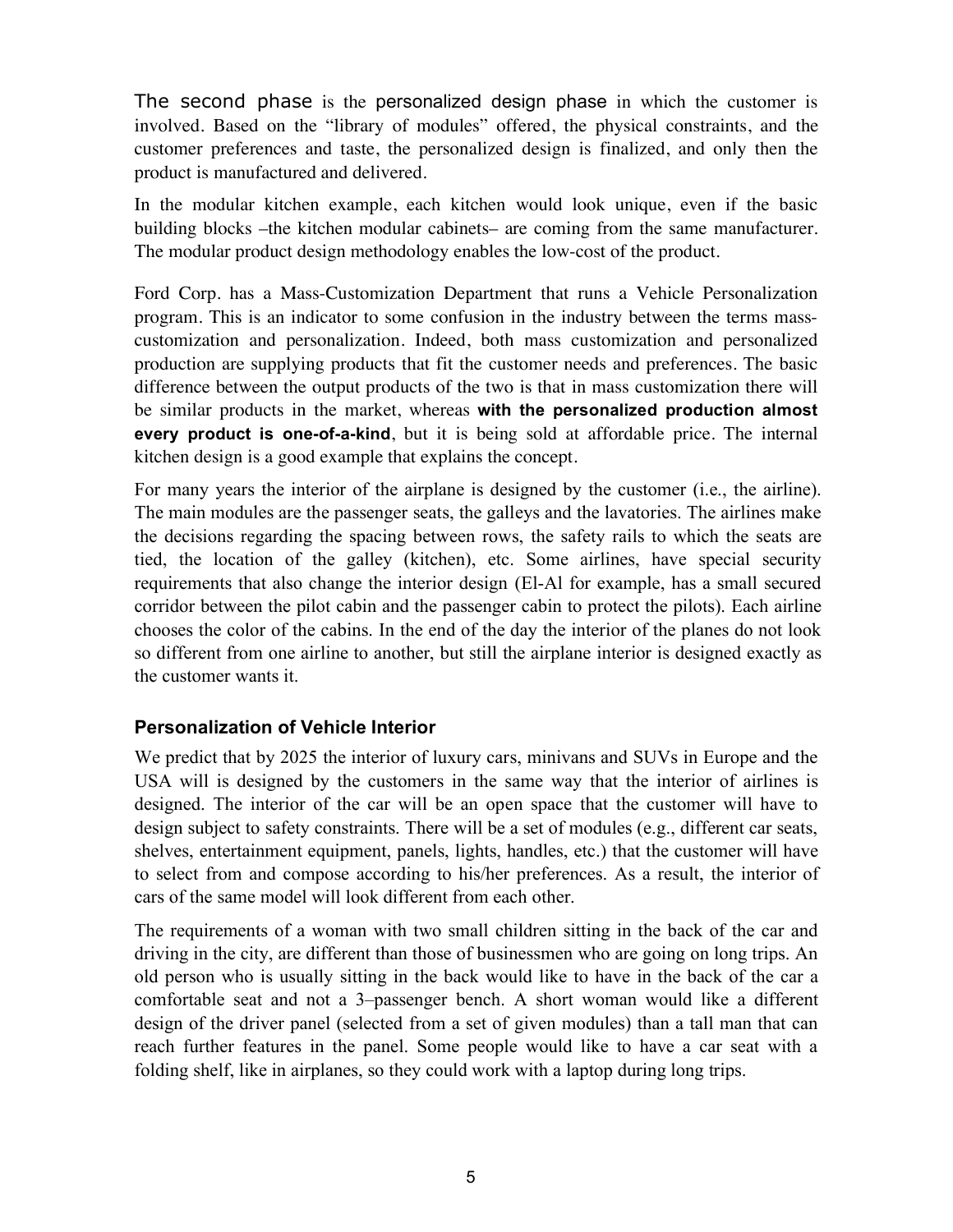Furthermore, the trend will be of reconfigurable interiors of vehicles that will go beyond of folded seats, to the removal and replacement of seats according to the changing needs of the users. For example, installing a small fridge instead of a car seat for long trips in hot days will become the practice.

We predict that 20 years from now, by the year 2025, the customer will have the interior of the car as an open space. The customers will design the interior of their car. The input will be the length of the hand of the customer and his/her height. The computer will show a virtual reality image of the interior space and lead the customer through step-by-step selection of the modules (seats, dog baskets, panels, etc.) from a given database. Perhaps, in the end, the interior of the vehicles would not look that different from each other, but the customers will have at least the perception that they designed their own vehicles. And perception counts and sells products.

To achieve efficiency in personalized production, industry must pursue a whole new paradigm in the design and operations of manufacturing systems. Manufacturing systems must be reconfigurable and flexible enough to provide acceptable levels of response to demand, and contain reconfigurable inspection facilities to verify the customers' exact orders.

To summarize, to continue to build cars in the U.S. we need (1) fully automated production lines, and (2) designing and building vehicles that are tailored exactly to customer needs and preferences. These personal vehicles should be produced at the proximity of the target market, and produced at close to mass-production cost.

The consumer goods manufacturing industry should start planning for Market-of-One products that are sold at affordable price.